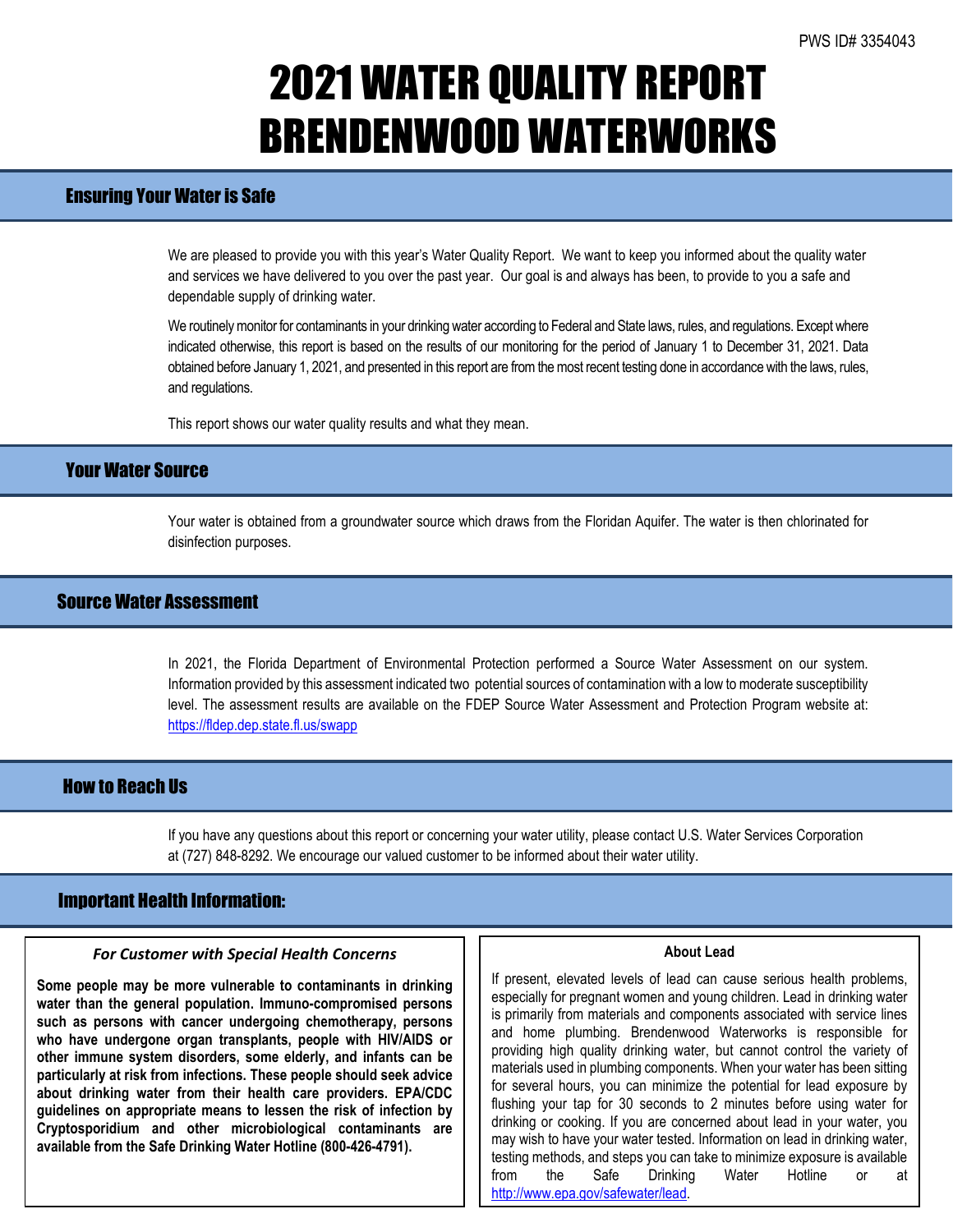# 2021 WATER QUALITY REPORT BRENDENWOOD WATERWORKS

## About Your Drinking Water

### **ADDITIONAL HEALTH INFORMATION**

The sources of drinking water (both tap water and bottled water) include rivers, lakes, streams, ponds, reservoirs, springs, and wells. As water travels over the surface of the land or through the ground, it dissolves naturally occurring minerals and, in some cases, radioactive material, and can pick up substances resulting from the presence of animals or from human activity. Contaminants that may be present in source water include:

**(A) Microbial contaminants**, such as viruses and bacteria, which may come from sewage treatment plants, septic systems, agricultural livestock operations, and wildlife.

**(B) Inorganic contaminants**, such as salts and metals, which can be naturally occurring or result from urban stormwater runoff, industrial or domestic wastewater discharges, oil and gas production, mining, or farming.

**(C) Pesticides and herbicides**, which may come from a variety of sources such as agriculture, urban stormwater runoff, and residential uses.

**(D) Organic chemical contaminants**, including synthetic and volatile organic chemicals, which are by-products of industrial processes and petroleum production, and can also come from gas stations, urban stormwater runoff, and septic systems.

**(E) Radioactive contaminants**, which can be naturally occurring or be the result of oil and gas production and mining activities.

In order to ensure that tap water is safe to drink, the EPA prescribes regulations which limit the amount of certain contaminants in water provided by public water systems. The Food and Drug Administration (FDA) regulations establish limits for contaminants in bottled water which must provide the same protection for public health.

Drinking water, including bottled water, may reasonably be expected to contain at least small amounts of some contaminants. The presence of contaminants does not necessarily indicate that the water poses a health risk. More information about contaminants and potential health effects can be obtained by calling the **Environmental Protection Agency's Safe Drinking Water Hotline at 1-800-426-4791**.

### **HOW TO READ THE TABLE**

In the table accompanying this report you may find unfamiliar terms and abbreviations. The following definitions are provided to assist you with understanding the report.

### **Important Definitions:**

- **Maximum Contaminant Level or MCL:** The highest level of a contaminant that is allowed in drinking water. MCLs are set as close to the MCLGs as feasible using the best available treatment technology.
- **Maximum Contaminant Level Goal or MCLG:** The level of a contaminant in drinking water bellow which there is no known or expected risk to health. MCLGs allow for a margin of safety.
- Action Level or AL: The concentration of a contaminant which, if exceeded, triggers treatment or other requirements that a water system must follow.
- **Maximum Residual Disinfectant Level or MRDL:** The highest level of a disinfectant allowed in drinking water. There is convincing evidence that addition of a disinfectant is necessary for control of microbial contaminants.
- **Maximum Residual Disinfectant Level Goal or MRDLG:** The level of a drinking water disinfectant below which there is no known or expected risk to health. MRDLGs do not reflect the benefits of the use of disinfectants to control microbial contaminants.
- **ND:** Means not detected and indicates that the substance was not found by laboratory analysis.
- **Parts per Billion (ppb) or Micrograms per Liter (μg/l):** One part by weight of analyte to 1 billion parts by weight of the water sample.
- **Parts per Million (ppm) or Milligrams per Liter (mg/l):** One part by weight of analyte to 1 million parts by weight of the water sample.
- **Picocurie per Liter (pCi/L):** Measure of the radioactivity in water.